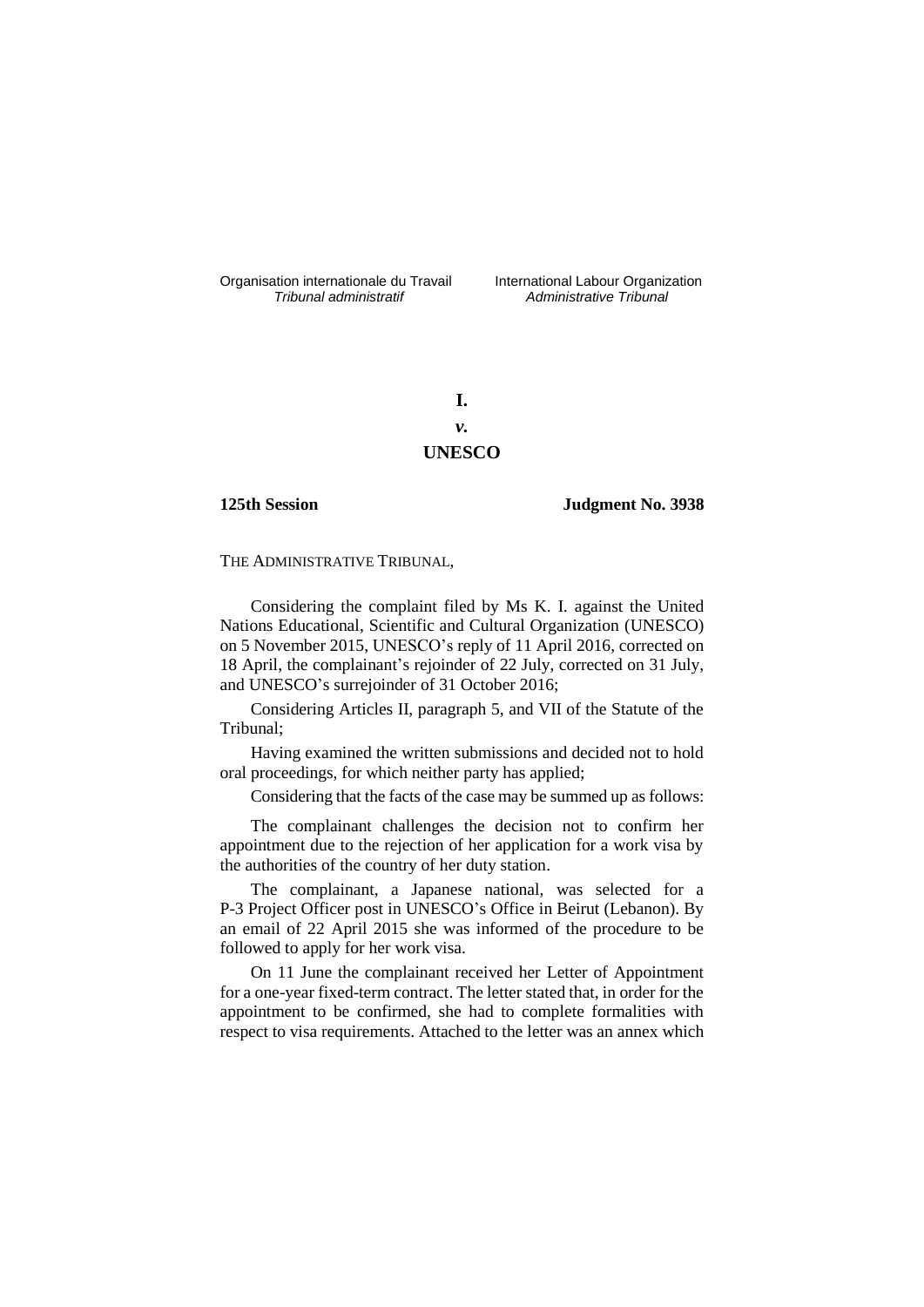indicated that she should contact the nearest Embassy of the country of her duty station to apply for a work visa. It was further stated that she should not arrive at her duty station without having ensured with the Embassy that her status would allow her to take up her duties.

On 12 June the complainant signed the Letter of Appointment and returned it to the Bureau of Human Resources Management (HRM). That same day she informed UNESCO's Beirut Office of her intention to enter Lebanon on a tourist visa since she could not obtain a visa from the Embassy of Lebanon in Tokyo. The Beirut Office replied that if she entered Lebanon on a tourist visa the Ministry of Foreign Affairs and Emigrants (hereinafter "the Ministry") would not grant her a residence permit.

On 15 June the complainant advised UNESCO that she had submitted her work visa application to the Embassy of Lebanon in Tokyo. On 19 June she entered Lebanon on a tourist visa for family reasons.

HRM notified the complainant on 5 August 2015 that the Lebanese authorities had advised the Beirut Office that they had declined her application for a work visa. On 13 August HRM informed the complainant that, as one of the conditions of the offer of appointment had not been met, the offer had lapsed. On the same day the complainant wrote an email to the Director, HRM, asking for her intervention.

On 14 August the Director of the Beirut Office explained to the Director, HRM, that the main reason the complainant's work visa had been declined was that she had entered Lebanon on a tourist visa whilst the Ministry was assessing her application and that she had gone to the Ministry herself to accelerate the process, while she should normally have resided outside the country during the whole process.

On 7 September 2015 the complainant submitted a request for review of the decision of 13 August. By a letter of 8 October 2015 the Director, HRM, informed her that the Director-General was not able to reinstate the offer of appointment, on the grounds that obtaining the work visa was a condition for appointment to the post and that alternative measures had already been taken as the project had to be implemented without delay. The letter indicated that the complainant

 $\overline{2}$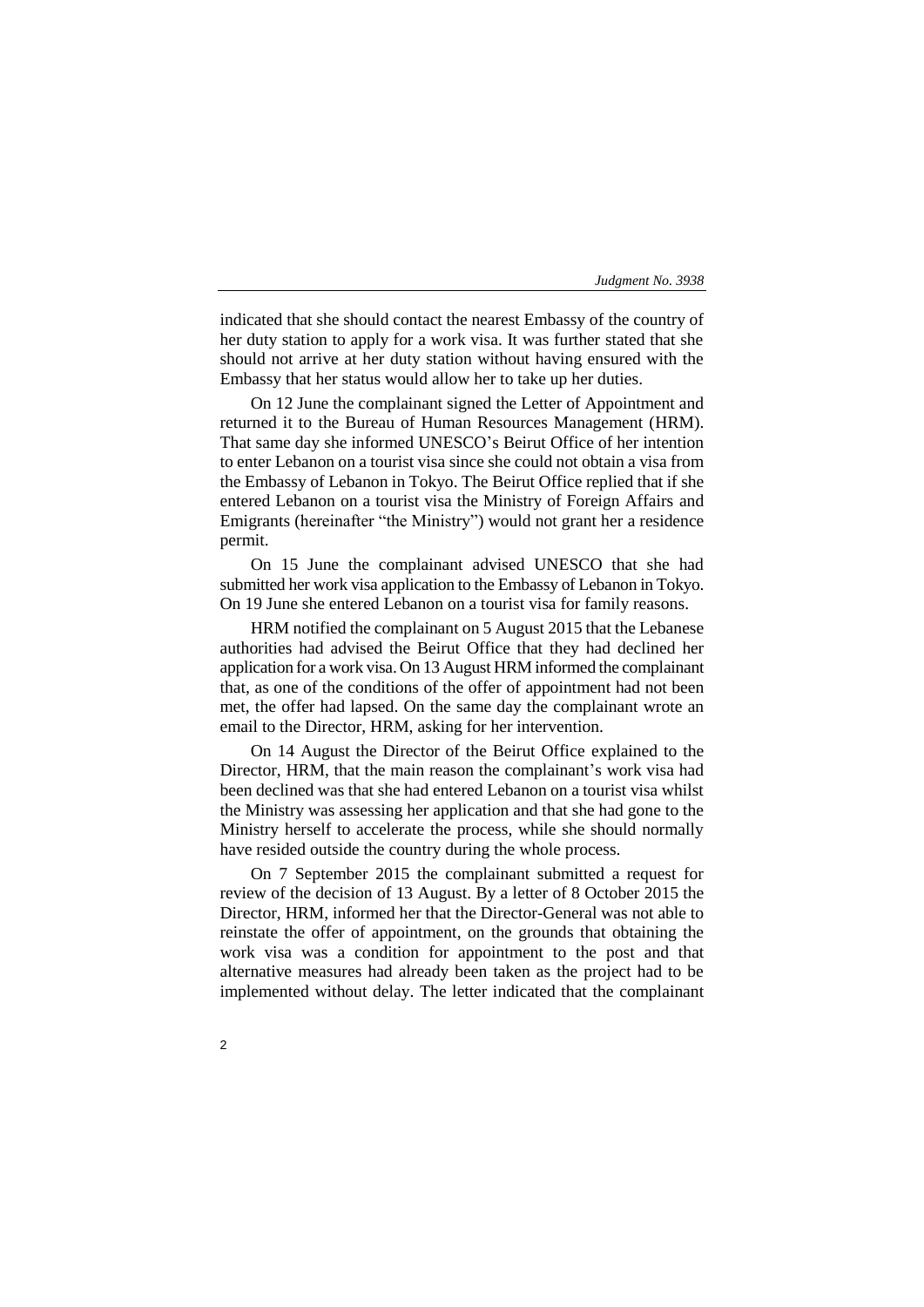did not have access to internal appeal mechanisms nor to the Tribunal since she was not, and never had been, a UNESCO staff member.

On 5 November 2015 the complainant filed a complaint with the Tribunal, challenging the decision of 13 August 2015. She asks the Tribunal to order her reinstatement in the Project Officer post for a minimum of two years. She claims material damages under several heads and moral damages.

UNESCO submits that the complaint is irreceivable *ratione personae* and, subsidiarily, that it is irreceivable for failure to exhaust internal remedies. On the merits, UNESCO argues that the complainant's claims are devoid of merit and excessive, and adds that her reinstatement is, in any case, not possible.

## CONSIDERATIONS

1. The determinative issue in this case is whether the complainant was a UNESCO official when she filed her complaint with the Tribunal within the meaning of Article II, paragraph 5, of the Tribunal's Statute. It provides that the Tribunal is "competent to hear complaints alleging non-observance, in substance or in form, of the terms of appointment of officials and of provisions of the Staff Regulations". UNESCO submits that as the complainant is not and never was a UNESCO official, her complaint to the Tribunal is irreceivable. The complainant submits that upon signing the Letter of Appointment she was formally recruited by UNESCO and, therefore, entitled to have access to the Tribunal. She argues that the parties entered into a contractual agreement in good faith and that the processing of the work visa was a formality requiring no further agreement.

2. According to the 10 June 2015 Letter of Appointment, the offer of the appointment was "subject to medical clearance by UNESCO's Medical Officer and to any other clearance(s) as necessary". The letter goes on to state that "[o]nce you become a UNESCO staff member, you will be subject to the Organization's Staff Regulations and Staff Rules" and then details the rights and obligations upon becoming a staff member.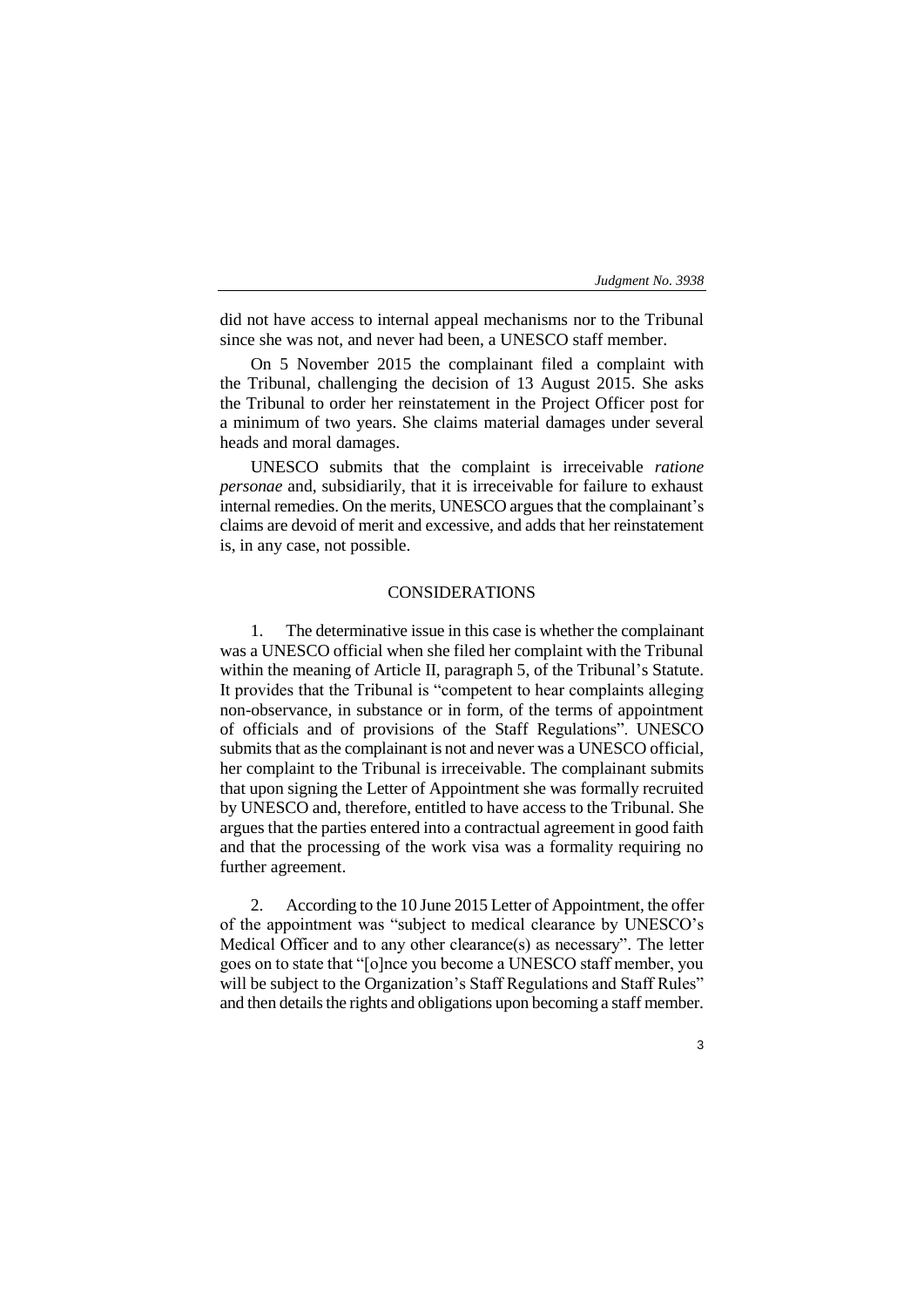Lastly, the author of the letter states that "I look forward to receiving your acceptance and, upon completion of all formalities as necessary, to welcoming you as a staff member of UNESCO". Annex 1 to the letter sets out the "Requirements", namely, medical clearance, visa requirements and security clearance. Regarding the visa requirements, the letter states:

"In order for us to confirm your appointment, as well as for you to be able to work at UNESCO, you must contact the nearest Embassy/Consulate of the country of your duty station to obtain a visa that will allow the local authorities to issue a working permit for you. You should not arrive at your duty station (whatever your nationality) without having ensured with the Embassy/Consulate that your status will allow you to take up your duties in Beirut. Should you encounter any difficulties in obtaining your visa, please contact your Human Resources Officer without delay."

The complainant signed the "Acceptance of the Offer of Appointment" on 12 June 2015.

3. The Letter of Appointment makes it abundantly clear that the complainant's appointment was conditional on the complainant obtaining a work visa for Lebanon. Having regard to the statement in the Annex to the letter that "[i]n order for us to confirm your appointment, as well as for you to be able to work at UNESCO", it is equally clear that the visa requirement was an essential term of the contract, that obtaining the visa was the sole responsibility of the complainant and that the appointment would not be confirmed until the visa requirement was met.

4. The complainant contends, however, that her work visa was denied because of UNESCO's administrative negligence. She maintains it was denied because UNESCO had not submitted a *Note Verbale* to the Ministry requesting the issuance of a work visa for her. In support of this assertion, she claims that she was informed by other UN colleagues who are in contact with the Lebanese Office of General Security officials that this was the reason her work visa was declined. The complainant also submits that it was UNESCO's responsibility to provide the necessary support and assistance to facilitate the processing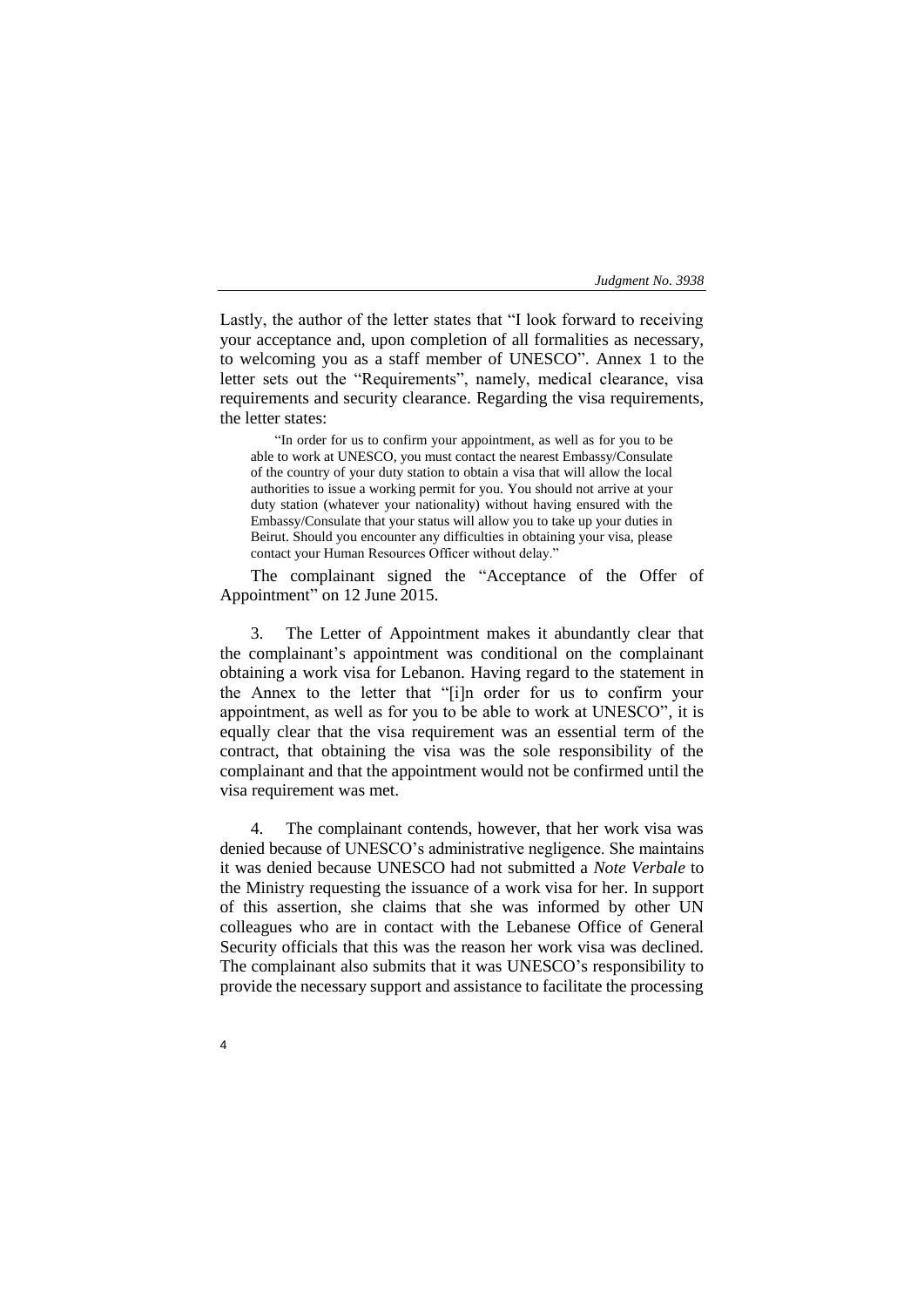of her work visa, which was not done. The record does not support either of these assertions.

5. Based on the many email exchanges between the complainant and the UNESCO Beirut Office, the officials in Beirut were looking forward to having the complainant as a colleague as soon as possible and responded in a timely manner to her questions concerning the process to obtain the visa. In particular, in an exchange of emails on 12 June 2015, the complainant informed the Beirut Office that she was intending to travel to Beirut for family reasons on 19 June. She added that the Embassy of Lebanon in Tokyo told her that they could not approve a visa and that she had to apply to the Ministry in Lebanon. She asked how she should proceed and stated that if the visa could not be arranged she could enter Lebanon on a tourist visa. After contacting the Ministry to verify the process, the Beirut Office advised her that she had to submit an application for a six-month work visa at the Embassy of Lebanon in Tokyo based on her Letter of Appointment. The Embassy of Lebanon in Japan would then refer her work visa application to the Ministry in Beirut for approval.

6. The complainant responded that she had been told by the Embassy in Tokyo that she had to apply for her work visa directly to the Ministry in Beirut, but that she would speak to the Embassy again. She also stated that she was not sure how long it would take to get the visa, but she had some important personal business in Beirut requiring her travel to Beirut on 19 June regardless. She enquired whether it was possible to organize a work visa in Beirut and then, when it was ready, travel out of the country, for example, to Cyprus or Jordan and then reenter Lebanon with a work visa. The Beirut Office Director replied the same day stating:

"Clarification: You may enter in Lebanon whenever you want but be aware of the following, if you enter in Lebanon with a Tourist visa:

1. [The Ministry] will not grant you Residence permit for Lebanon, therefore, you will not be able to start working for UNESCO Beirut without this Permit.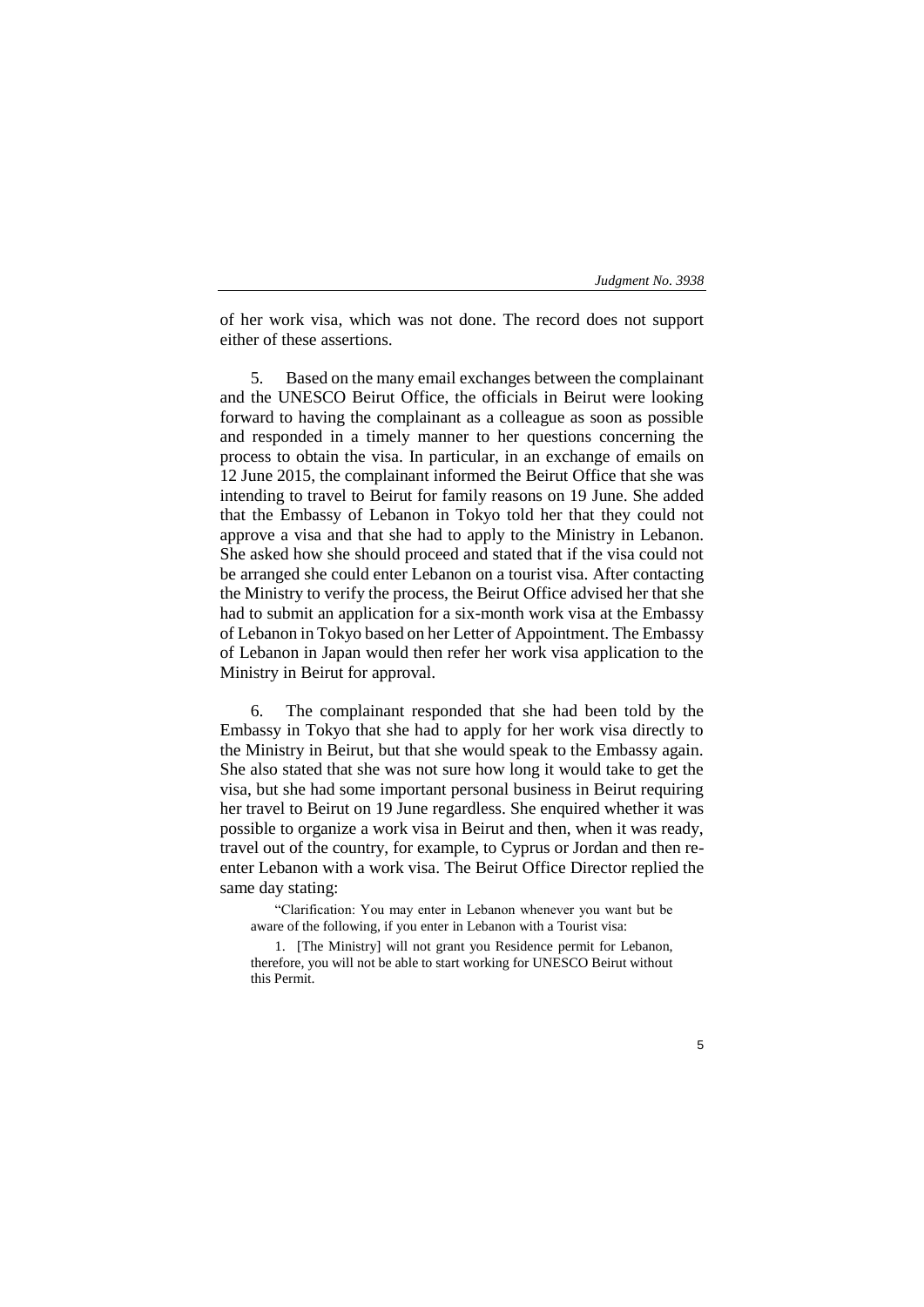2. You cannot have a Residence card from [the Ministry] if you enter the country with a Tourist visa.

Hope the above clarifies and advise you to request the Work Visa in Japan as explained to us this morning by [the Ministry] in order not to delay your entry on Duty with UNESCO Lebanon."

7. The complainant submitted her work visa application at the Embassy of Lebanon in Tokyo on 15 June. On 19 June, she travelled to Beirut on a tourist visa. In early July, the record shows that the UNESCO Beirut Office was in regular contact with the Ministry to expedite the visa process. On 4 July, the complainant advised the Beirut Office that she was going to the Ministry to also ask for an acceleration of the visa process. As an aside, at that point in time, she was hoping to attend a meeting at the Beirut Office scheduled for 22-23 July. She added:

"Since I am already in Lebanon with my family, now on my one-month tourist visa, I was going to ask [the Ministry] how to get a work visa without going back to Japan, where I initially applied. They are usually able to send the visa to the passport control at the airport, so I can collect it, once going out and return to Lebanon again."

8. On 6 July, the complainant advised the Office that she had been to the Ministry and was told that her application had been sent to General Security for approval that would take another twenty days. In a 21 July 2015 communication, the Directorate General of General Security advised the Ministry of Foreign Affairs and Emigrants that the complainant's request for an entry visa was not approved and asked the Ministry to inform the Embassy of Lebanon in Tokyo.

9. On 5 August, HRM advised the complainant that the Office of General Security had declined her work visa request. The complainant replied on 11 August stating that she had made her own inquiries with the Office of General Security in Beirut and was informed that her work visa was declined because the Ministry had not "receive[d] a Sponsor Letter (Note Verbale) from UNESCO requesting the issuance of a work visa" to her in Tokyo. She was also informed that if the *Note Verbale*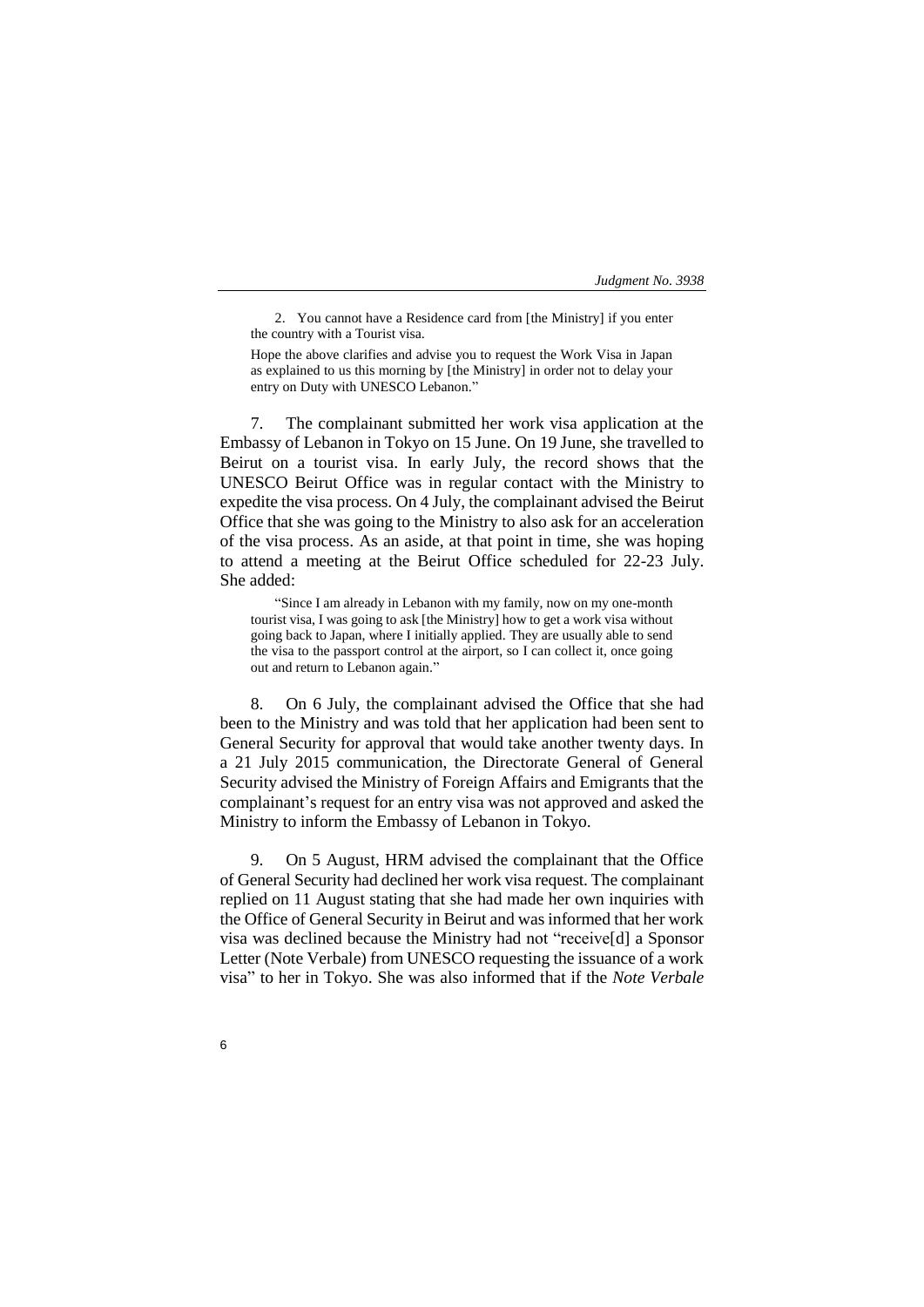7

was provided by UNESCO, then the Office of General Security would approve her visa.

10. That same day, HRM contacted the Chief of Protocol at the Ministry regarding the process for granting a work visa. HRM reported:

"[T]he Ministry insisted that the selected candidate should apply from abroad in any Lebanon Embassy and attach **the Offer of Appointment** from UNESCO which the candidate did in Tokyo. In the mean-time, as it is usually performed in Lebanon, the file was sent to the General Security Office in Lebanon which screens the requests before granting or not the visa. The decision of General Security Office is then transmitted to the Embassy where the candidate initiates the request through the Ministry of Foreign Affairs. No need for a *note verbale* to the General Security and/or the Ministry of Foreign Affairs, as the request comes along with an official Offer of Appointment from our organization. The Letter of Appointment signed by an official of UNESCO by itself, constitutes a sponsoring letter, as clearly indicated [by] the Chief of Protocol of the Ministry of Foreign Affairs. The reasons for the General Security to grant or not the Work visa is therefore unknown to [UNESCO] as the Security screening is usually confidential."

11. On 13 August, HRM advised the complainant that the Beirut Office was informed by the Lebanese authorities that they would not issue her an entry visa and that "[c]onsequently, [...] our offer [of] appointment is 'caduque' [void] as this is one of the conditions to enter on duties with the medical examen [sic]."

12. It is observed that the officials at UNESCO did everything they could to support and to assist the complainant in obtaining a work visa and specifically warned her about the adverse consequences of entering Lebanon on a tourist visa while her application for a work visa was being processed. Moreover, there is no evidence that UNESCO had to submit a *Note Verbale* or a "Sponsor Letter" to the Ministry, indeed, the evidence is to the contrary. As the complainant's appointment was conditional on her obtaining a work visa, her appointment was not confirmed. It follows that as she was not a UNESCO official, her complaint is irreceivable and will be dismissed.